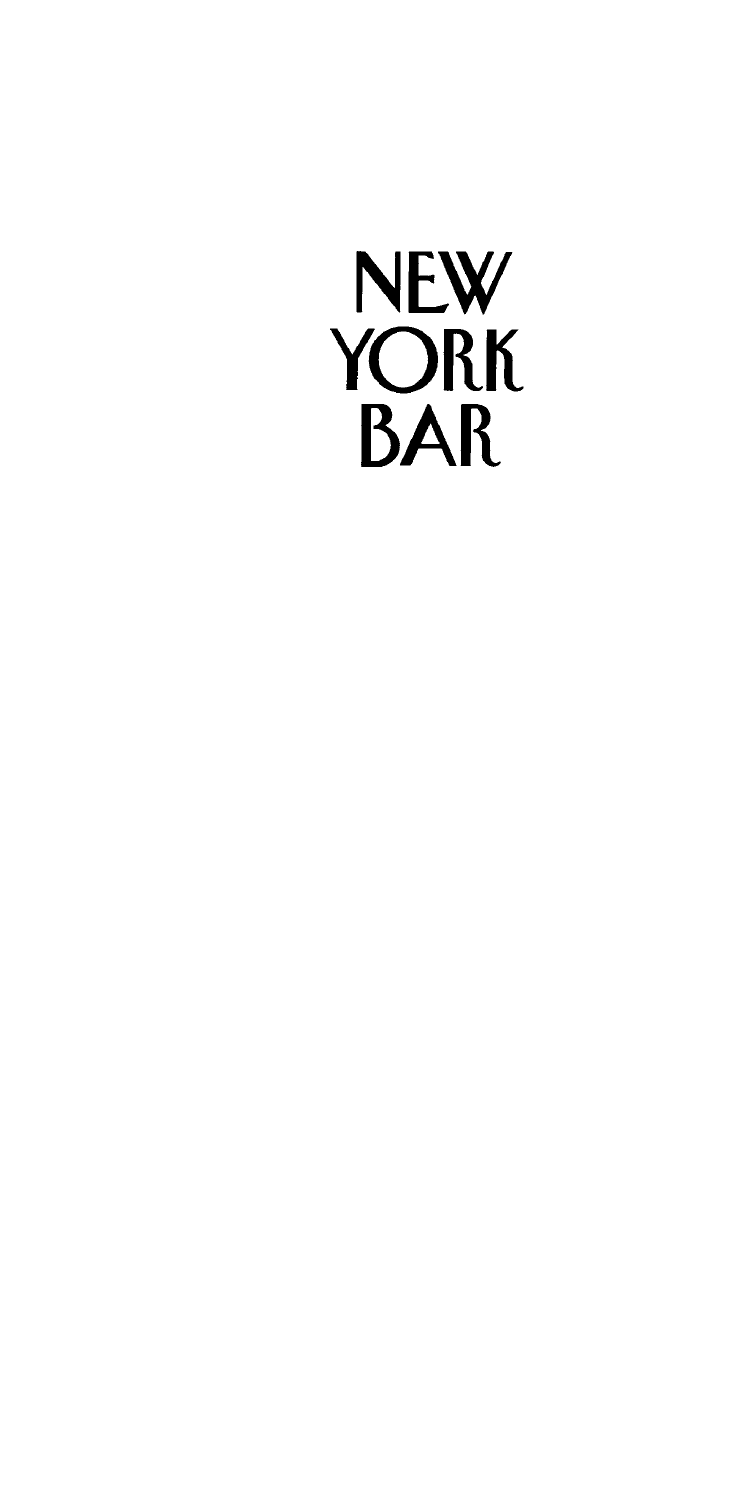## **APERITIFS**

| Dry Sack Sherry <sup>51</sup><br>Fino   Medium   Canasta Cream                                     | 5c | 6,5 |
|----------------------------------------------------------------------------------------------------|----|-----|
| Martini<br>Bianco <sup>2)5)</sup>   Rosso <sup>5)</sup>   Extra Dry <sup>2)5)</sup>                | 5c | 6,5 |
| Aperol <sup>1)5)9)</sup>                                                                           | 5c |     |
| Lillet Rosé <sup>5)</sup>                                                                          | 5c |     |
| Mimosa<br>Cointreau, Orangensaft, Champagner Pommery<br>Cointreau, Orange Juice, Champagne Pommery | 5c | 14  |

## **BIERE** BEERS

| Radeberger Pilsner                                                                                                      | 0.31<br>0.51 | 4,5<br>6, 5 |
|-------------------------------------------------------------------------------------------------------------------------|--------------|-------------|
| Schlösser Alt                                                                                                           | 0.331        | 4,5         |
| Berliner Weiße<br>rot oder grün <sup>1)</sup> red or green <sup>11</sup>                                                | 0.331        | 4,5         |
| Schöfferhofer Weizen<br>Beer brewed from wheat<br>hell, dunkel, kristall, alkoholfrei pale, dark, crystal, alcohol-free | 0.5          | 6, 5        |
| Clausthaler<br>alkoholfrei alcohol-free                                                                                 | 0.331        | 4,5         |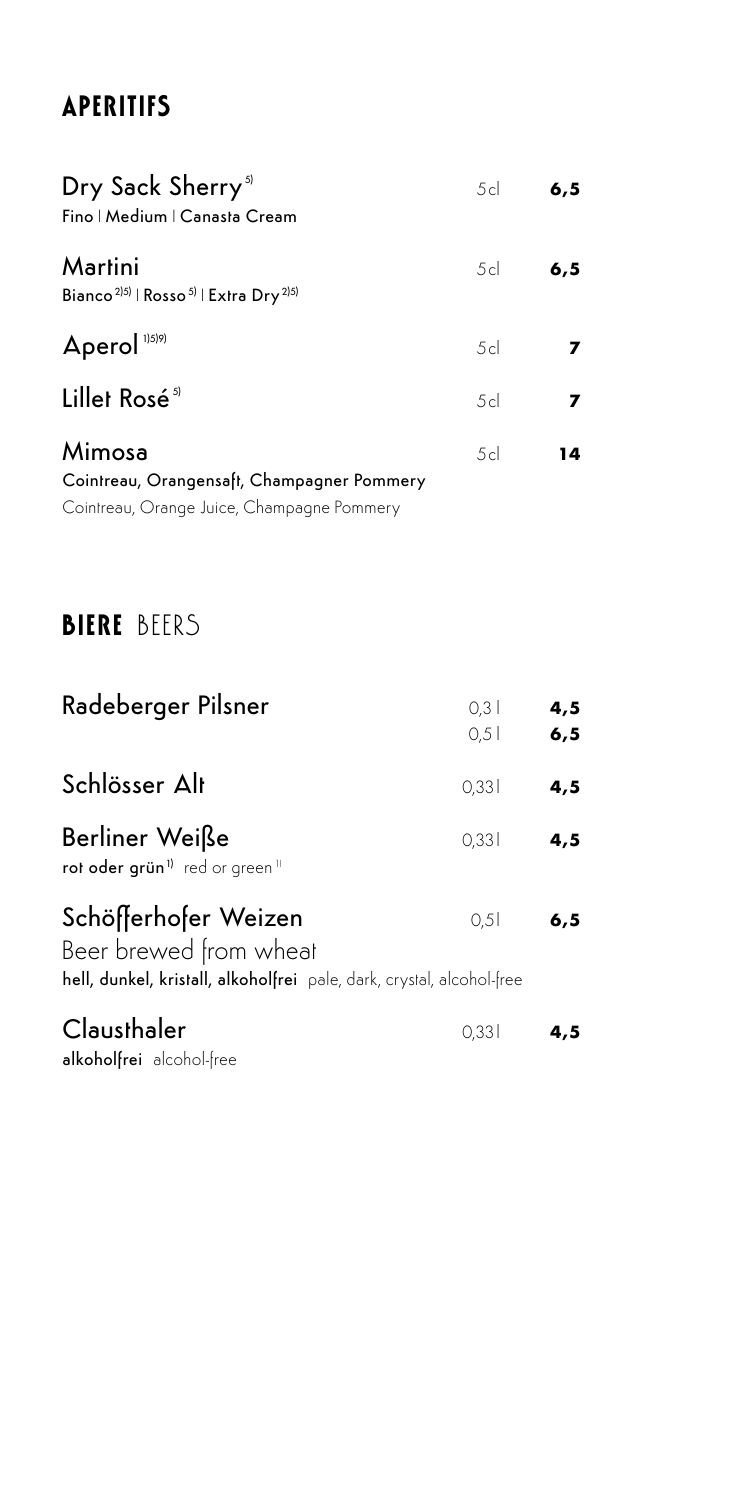## **WEINE** WINE

### Weißwein White Wine

| Rivaner <sup>5)</sup>                        | 0.11 | 6  |
|----------------------------------------------|------|----|
| Weingut Kallfelz Mosel, QbA, trocken dry     | 0.21 | 10 |
|                                              | 0.75 | 30 |
| <b>Rotwein</b> Red Wine                      |      |    |
| Dornfelder <sup>5)</sup>                     | 0.11 | 6  |
| Weingut Spiess Rheinhessen, QbA, trocken dry | 0.21 | 10 |
|                                              | 0.75 | 30 |

## **SEKT & CHAMPAGNER**

SPARKLING WINE & CHAMPAGNE

| <b>Estrel Edition Privat Cuvée</b>                     | 0.11  | 8    |
|--------------------------------------------------------|-------|------|
| Riesling <sup>5)</sup> Jahrgangssekt Cuvée trocken dry | 0.751 | 40   |
| Traditionelle Flaschengärung                           |       |      |
| Traditional Bottle Fermentation                        |       |      |
| Mosel-Saar-Ruwer DRK-Sozialwerk Bernkastel             |       |      |
|                                                        |       |      |
| Pommery Brut Royal                                     | 0.11  | 12,5 |
|                                                        | 0.751 | 80   |
|                                                        |       |      |
| Pommery Brut Rosé                                      | 0.11  | 14   |
|                                                        | 0.75  | 90   |
|                                                        |       |      |
| Moët & Chandon Brut Impérial                           | 0.75  | 85   |
|                                                        |       |      |
| Moët & Chandon Rosé Impérial                           | 0.751 | 95   |
|                                                        |       |      |
| Dom Pérignon                                           | 0.751 | 280  |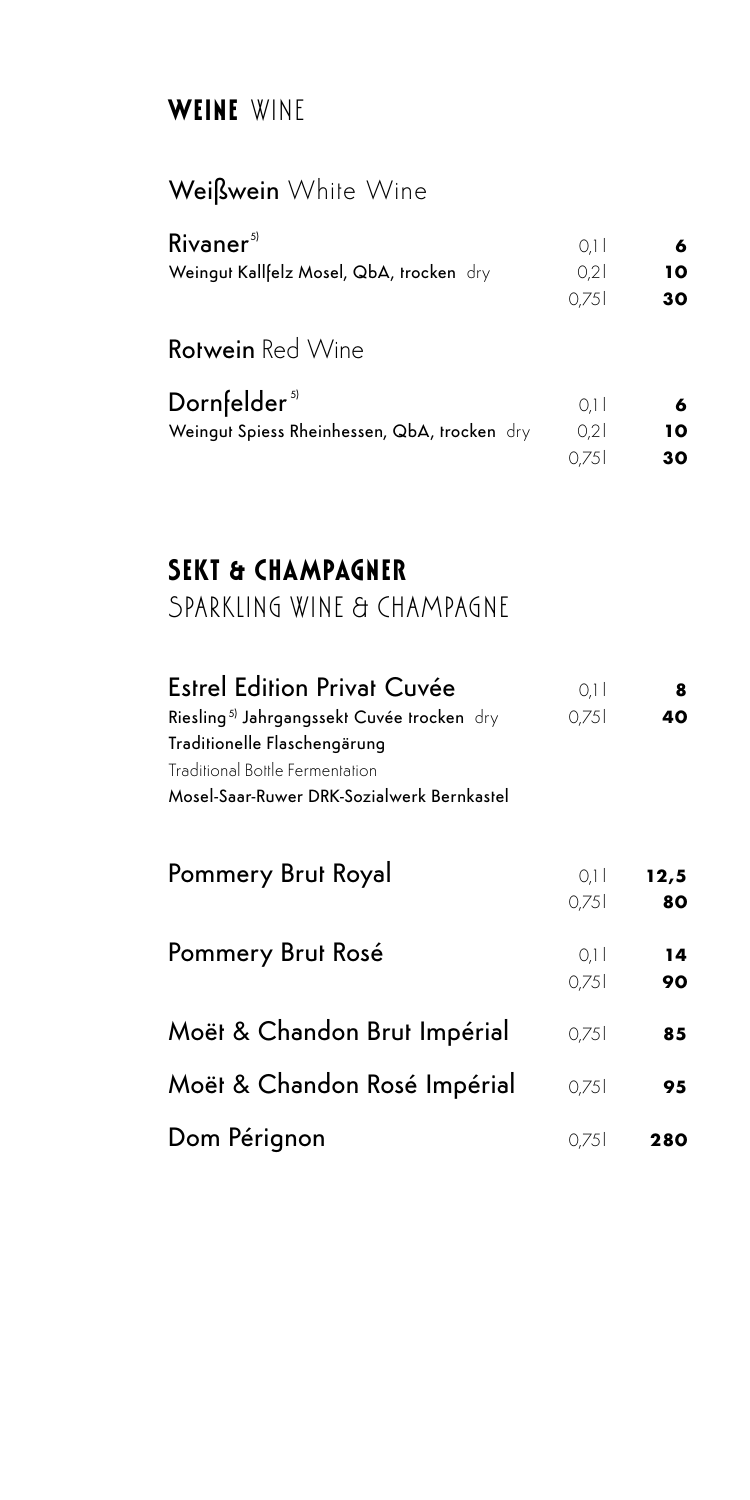## **SIGNATURE COCKTAILS 15**

#### Maxim

Havanna Rum, Apfelsaft, Limettenachtel, Rohrzucker, Gurke, Basilikum Havanna Rum, Apple Juice, Lime Ballet, Cane Sugar, Cucumber, Basil

#### Kira

Gordons Gin, Aperol 1)5)9), Cointreau, Limettensaft, Maracujasaft, Orangensaft Gordons Gin, Aperol 11519), Cointreau, Lime Juice, Passion Fruit Juice, Orange Juice

#### Berries and Herbs

Bombay Sapphir, Zitronensaft 2)3), Zuckersirup, frische Blaubeeren Bombay Sapphir, Lemon Juice<sup>2131</sup>, Golden Syrup, fresh Blueberries

### Kiwi Kick

Bacardi, Melonenlikör<sup>1)</sup>, Eiweiß, Limettensaft, Zuckersirup, frische Kiwi Bacardi, Melon Liqueur<sup>11</sup>, Egg White, Lime Juice, Golden Syrup, fresh Kiwi

### Spirit of Panama

Bacardi 8 Jahre oder Myers Rum, Overproof Rum, Melonenlikör<sup>1)</sup>, Holunderblütensirup, Limettensaft, Apfelsaft, Grenadine <sup>1a)1b)2)</sup> Bacardi 8 Jahre ore Myers Rum, Overproof Rum, Melon Liqueur<sup>11</sup>, Elderflower Syrup, Lime Juice, Apple Juice, Grenadine <sup>1allb121</sup>

### East 8 Hold up

#### Smirnoff Vodka, Aperol, Ananassaft<sup>3)</sup>, Maracujasaft,

Limettensaft, Zuckersirup Smirnoff Vodka, Aperol, Pineapple Juice<sup>31</sup>, Maracuja Juice, Lime Juice, Golden Syrup

## **CLASSIC COCKTAILS <sup>12</sup>**

Manhattan Canadian Whisky<sup>1)</sup>, Martini Rosso<sup>5)</sup>, Angostura Bitter<sup>1)</sup>

Martini Cocktail Gordons Gin, Noilly Prat<sup>5)</sup>

Whiskey Sour

Bourbon Whiskey<sup>1)</sup>, Zitronensaft<sup>233</sup>, Zuckersirup, Angostura Bitter<sup>1)</sup> Bourbon Whiskey<sup>11</sup>, Lemon Juice<sup>2131</sup>, Golden Syrup, Angostura Bitter<sup>11</sup>

Gin Fizz Gordons Gin, Zitronensaft<sup>2)3)</sup>, Zuckersirup, Soda Gordons Gin, Lemon Juice <sup>2131</sup>, Golden Syrup, Soda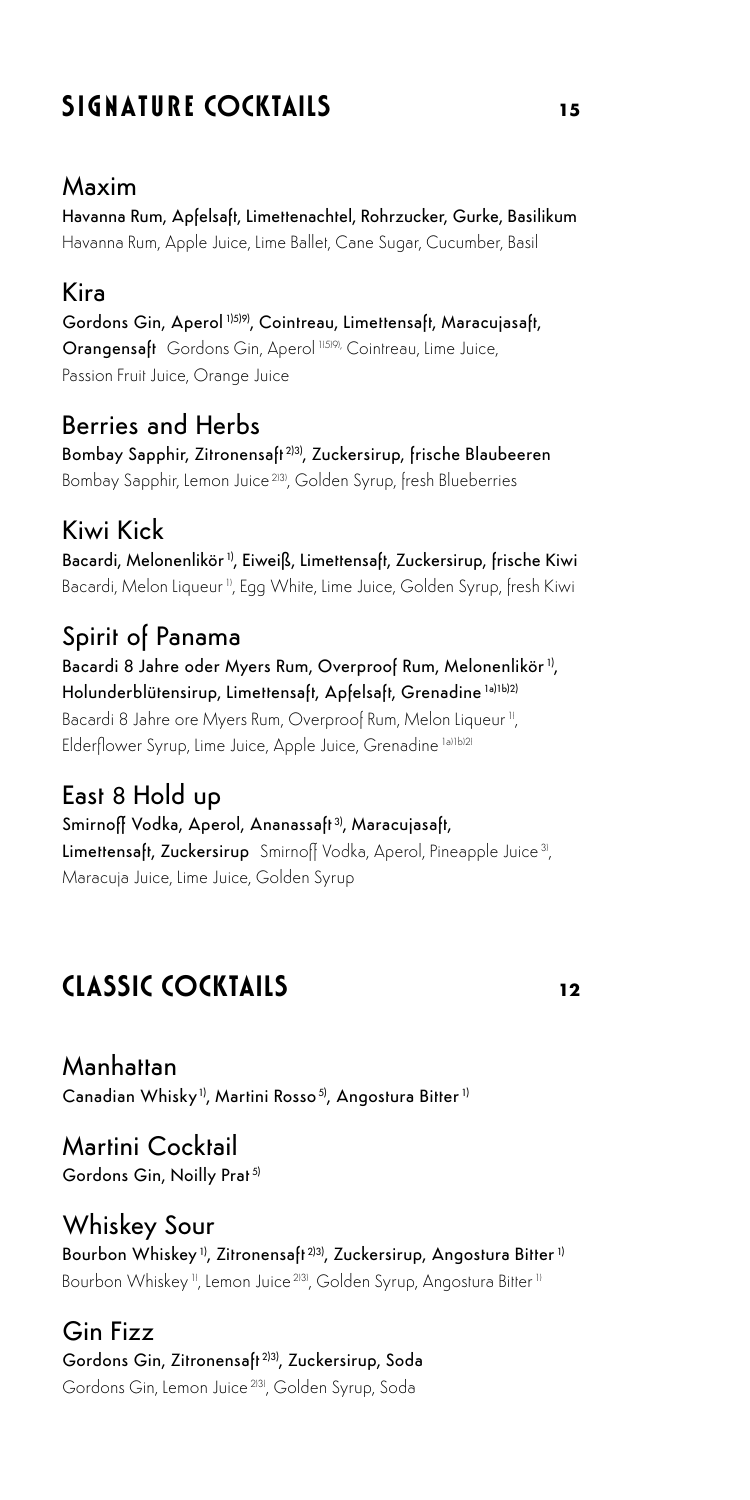### Bloody Mary

Smirnoff Vodka, Tabasco, Worcester Sauce, Sellerie<sup>15)</sup>, Zitronensaft<sup>2)3)</sup>, Salz, Pfeffer, Tomatensaft Smirnoff Vodka, Tabasco, Worcester Sauce, Celery<sup>15</sup>, Lemon Juice<sup>2131</sup>, Salt, Pepper, Tomato Juice

#### Cosmopolitan

Absolut Citron, Cointreau, Limettensaft, Cranberrysaft Absolut Citron, Cointreau, Lime Juice, Cranberry Juice

Daiquiri Bacardi, Zuckersirup, Limettensaft Bacardi, Golden Syrup, Lime Juice

#### Margarita

Sierra Tequila<sup>5)</sup>, Cointreau, Limettensaft Sierra Tequila<sup>51</sup>, Cointreau, Lime Juice

#### Negroni

Gordons Gin, Campari<sup>1151</sup>, Martini Rosso<sup>5)</sup>

### Old Fashioned

Bourbon Whiskey<sup>1)</sup>, Angostura Bitter<sup>1)</sup>, Zuckerwürfel Bourbon Whiskey<sup>11</sup>, Angostura Bitter<sup>11</sup>, Sugar Cubes

### **FANCY COCKTAILS <sup>12</sup>**

#### Caipirinha

Nega Fulo Cachaca, brauner Rohrzucker, Limetten Nega Fulo Cachaca, brown Cane Sugar, Limes

#### Long Island Ice Tea

Smirnoff Vodka, Gordons Gin, Tequila<sup>5)</sup>, Bacardi, Cointreau, Zitronensaft<sup>2)3)</sup>, Cola<sup>1)7)8)</sup> Smirnoff Vodka, Gordons Gin, Tequila<sup>51</sup>, Bacardi, Cointreau, Lemon Juice<sup>2131</sup>, Cola<sup>117181</sup>

#### Sex on the Beach

Smirnoff Vodka, Peachtree<sup>1)</sup>, Melonenlikör<sup>1)</sup>, Grenadine<sup>1a)1b)2)</sup>, Ananassaft<sup>3)</sup>, Zitronensaft<sup>2)3)</sup>, Cranberrysaft Smirnoff Vodka, Peachtree<sup>11</sup>, Melon Liqueur<sup>11</sup>, Grenadine <sup>1a)1b/2),</sup> Pineapple Juice<sup>3)</sup>, Lemon Juice<sup>2/3)</sup>, Cranberry Juice

#### Mai Tai

Bacardi, Myers's Rum<sup>1)</sup>, Zitronensaft<sup>2)3)</sup>, Mandelsirup, Ananassaft<sup>3)</sup>, Overproof Rum<sup>1)</sup> Bacardi, Myers's Rum<sup>11</sup>, Lemon Juice<sup>2131</sup>, Almond Syrup, Pineapple Juice<sup>3</sup>, Overproof Rum<sup>11</sup>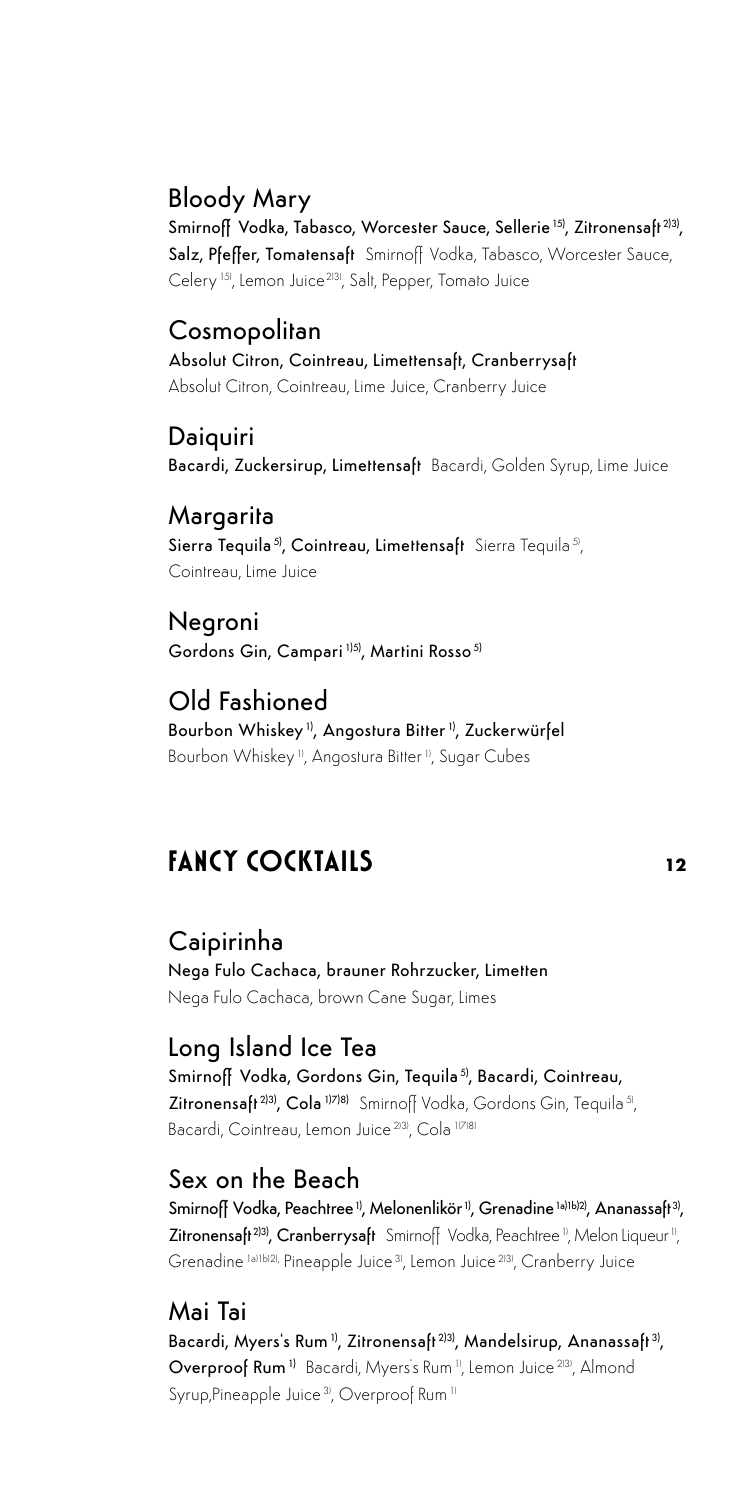#### Mojito

Havana Rum, Limettensaft, Limetten, weißer Rohrzucker, Minze, Soda Havana Rum, Lime Juice, Lime, white Cane Sugar, Mint, Soda

Vodka Mule Smirnoff Vodka, Limettensaft, Limette, Gurke, Ginger Beer Smirnoff Vodka, Lime Juice, Lime, Cucumber, Ginger Beer

Piña Colada Bacardi, Kokossirup, Sahne, Ananassaft<sup>3)</sup> Bacardi, Cocos Syrup, Cream, Pineapple Juice<sup>3</sup>

Gin Basil Smash Gordons Gin, Lime Juice Cordial<sup>2)</sup>, Limettensaft, Zuckersirup, Basilikum Gordons Gin, Lime Juice Cordial<sup>21</sup>, Lime Juice, Golden Syrup, Basil

### **ALKOHOLFREIE COCKTAILS <sup>10</sup>** NONALCOHOLIC COCKTAIL S

#### Ipanema Limetten, brauner Rohrzucker, Ginger Ale<sup>1)</sup>

Lime, brown Cane Sugar, Ginger Ale<sup>11</sup>

### Moskito

Limetten, Minze, weißer Rohrzucker, Tonic<sup>9)</sup> oder Ginger Ale<sup>1)</sup> Lime, Mint, white Cane Sugar, Tonic<sup>9</sup> or Ginger Ale<sup>11</sup>

### Coconut Kiss

Kokossirup, Sahne, Ananassaft<sup>3)</sup>, Kirschsaft Cocos Syrup, Cream, Pineapple Juice<sup>31</sup>, Cherry Juice

Estrel homemade Lemonade

Holunder-Ingwer-Fusion, Soda Elderflower-Ginger-Fusion, Soda

Solero

Maracujasaft, Orangensaft, Zitronensaft<sup>2)3)</sup>, Caramel Sirup, Vanille Sirup Maracuja Juice, Orange Juice, Lemon Juice<sup>2131</sup>, Caramel Syrup, Vanilla Syrup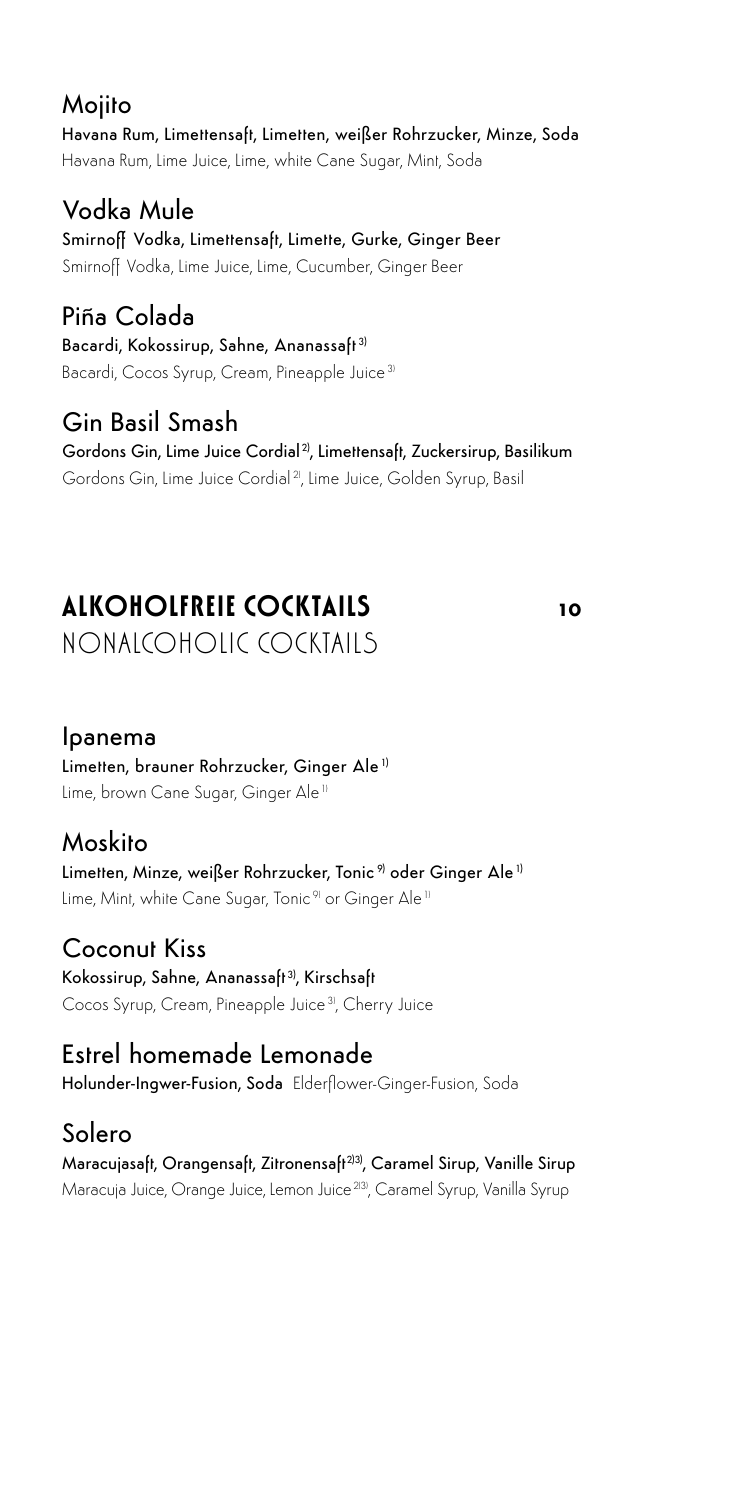### **HIGH BALLS & LONGDRINKS <sup>12</sup>**

#### Aperol Spritz Aperol 11519), Soda, Sekt<sup>51</sup> Aperol 11519), Soda, Sparkling Wine<sup>51</sup>

Hugo Holunderblütensirup, Soda, Limette, Minze, Sekt<sup>5)</sup> Elderflower Syrup, Soda, Lime, Mint, Sparkling Wine 5)

Lillet Rosé Spritz Lillet Rosé<sup>5)</sup>, Sekt<sup>5)</sup>, Waldbeeren, Cherry Tonic Lillet Rosé 5), Sparkling Wine 5), Wild Berries, Cherry Tonic

#### Cuba Libre Havana Club 3 Jahre 1), Cola 1)7)8), Limette Havana Club 3 Years<sup>11</sup>, Cola<sup>117181</sup>, Lime

## **WHISKY** WHISKEY 4cl

### BOURBON

| Jack Daniel's"                     | 9    |
|------------------------------------|------|
| Maker's Mark"                      | 10.5 |
| Jim Beam"                          | 10.5 |
| Bulleit"                           | 11   |
| Gentleman Jack $^{\shortparallel}$ | 13   |

### BIFNDFD SCOTCH

| Johnnie Walker Red Label"           | 9    |
|-------------------------------------|------|
| Johnnie Walker Black Label"         | 10.5 |
| Johnnie Walker Gold Label Reserve"  | 12   |
| Johnnie Walker Blue Label"          | 28   |
| Dimple Golden Selection"            | 11   |
| Chivas Regal 12 Years <sup>11</sup> | 11   |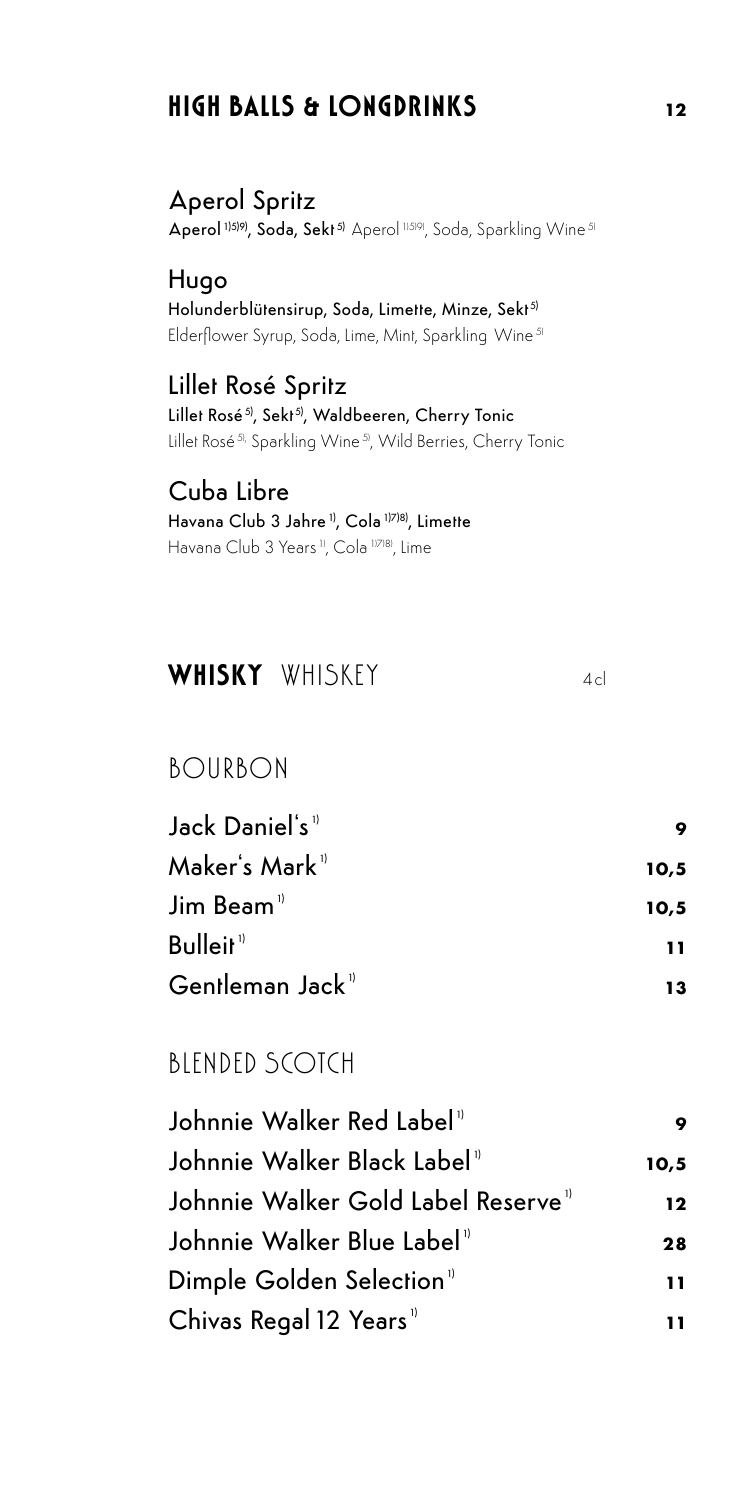### $MALI$  4cl

| Glenmorangie Original <sup>11</sup>     | 11            |
|-----------------------------------------|---------------|
| Glenmorangie The Lasanta"               | 12,5          |
| Glenmorangie Quinta Ruban <sup>11</sup> | 12,5          |
| Glenmorangie Nectar d'Or"               | 12,5          |
| Glenmorangie 18 Years <sup>11</sup>     | 20            |
| Glenlivet Founder's Edition"            | $\mathbf{11}$ |
| Glenfiddich 12 Years"                   | 11            |
| Aberlour 12 Years <sup>11</sup>         | 11            |
| Ardbeg Ten <sup>11</sup>                | 12            |
| Cardhu 12 Years"                        | 12            |
| Talisker 10 Years"                      | 12            |
| Laphroaig $"$                           | 13            |
| Dalwhinnie <sup>1)</sup>                | 14            |
| Bruichladdich <sup>11</sup>             | 14            |
| Auchentoshan 12 Years"                  | 14            |
| Oban 14 Years"                          | 14            |
| $S\vert yrs$ <sup>1)</sup>              | 14            |
| Lagavulin Islay 16 Years"               | 16            |
| Emill Kraftwerk 58,7 $\%$ <sup>"</sup>  | 20            |

### IRISH & CANADIAN

| $J$ ameson $"$                   |      |  |  |
|----------------------------------|------|--|--|
| Bushmills 10 Years <sup>11</sup> | 10.5 |  |  |
| Canadian Club <sup>11</sup>      | 10.5 |  |  |

#### **GIN** 4cl

| Gordon's         |      |
|------------------|------|
| Gordon's Pink    |      |
| Tangueray        |      |
| Tangueray No. 10 | 10,5 |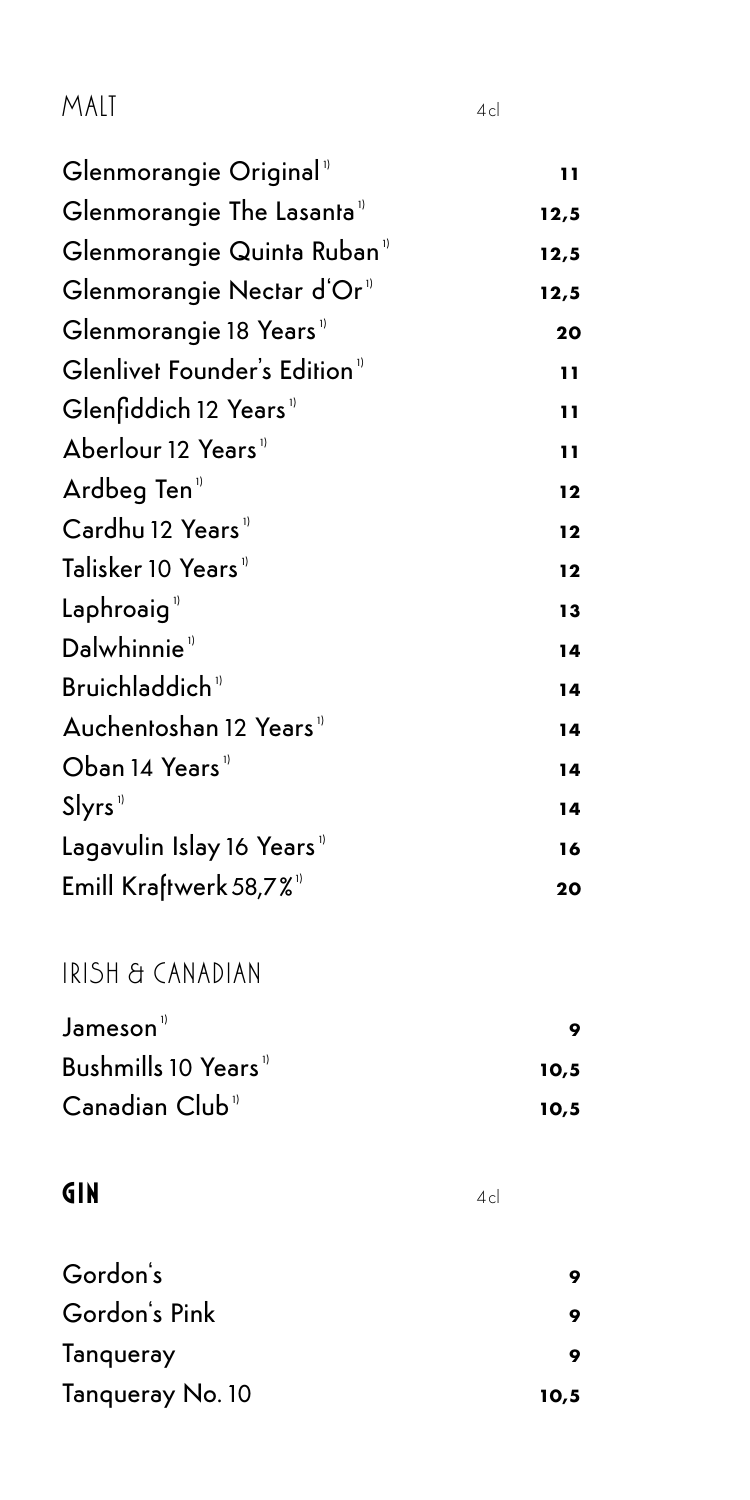| <b>Bombay Sapphire</b>    | 9     |
|---------------------------|-------|
| <b>Bombay Star</b>        | 10,5  |
| Hendrick's Gin            | 10, 5 |
| The Botanist              | 10, 5 |
| The London No. 1          | 10,5  |
| Original, Scheibel        | 11    |
| Monkey 47                 | 12    |
| Gin Luz                   | 12    |
| <b>Gin Mare</b>           | 12    |
| <b>Bruderkuss Dry Gin</b> | 12    |
| <b>Brandstifter Gin</b>   | 12    |

## **VODKA**

 $4c$ 

| Smirnoff Red         | 9    |
|----------------------|------|
| Absolut              | 9    |
| Sash & Fritz         | 10,5 |
| Belvedere            | 12   |
| Cîroc                | 12   |
| <b>Grey Goose</b>    | 12   |
| <b>Grey Goose VX</b> | 16   |
| Crystel Head         | 16   |
| It's woodka"         | 16   |

# WEINBRAND BRANDY & COGNAC 4cl

| Vecchia Romagna 1151            |    | 8  |
|---------------------------------|----|----|
| Asbach Uralı "                  |    | 8  |
| Pisco Control Chile             |    | 9  |
| Rémy Martin V.S.O.P."           |    | 12 |
| Hennessy V.S.O.P. <sup>11</sup> |    | 12 |
| Hennessy XO Grande Champagne"   |    | 26 |
| Hennessy Paradise"              | 2c | 42 |
|                                 |    |    |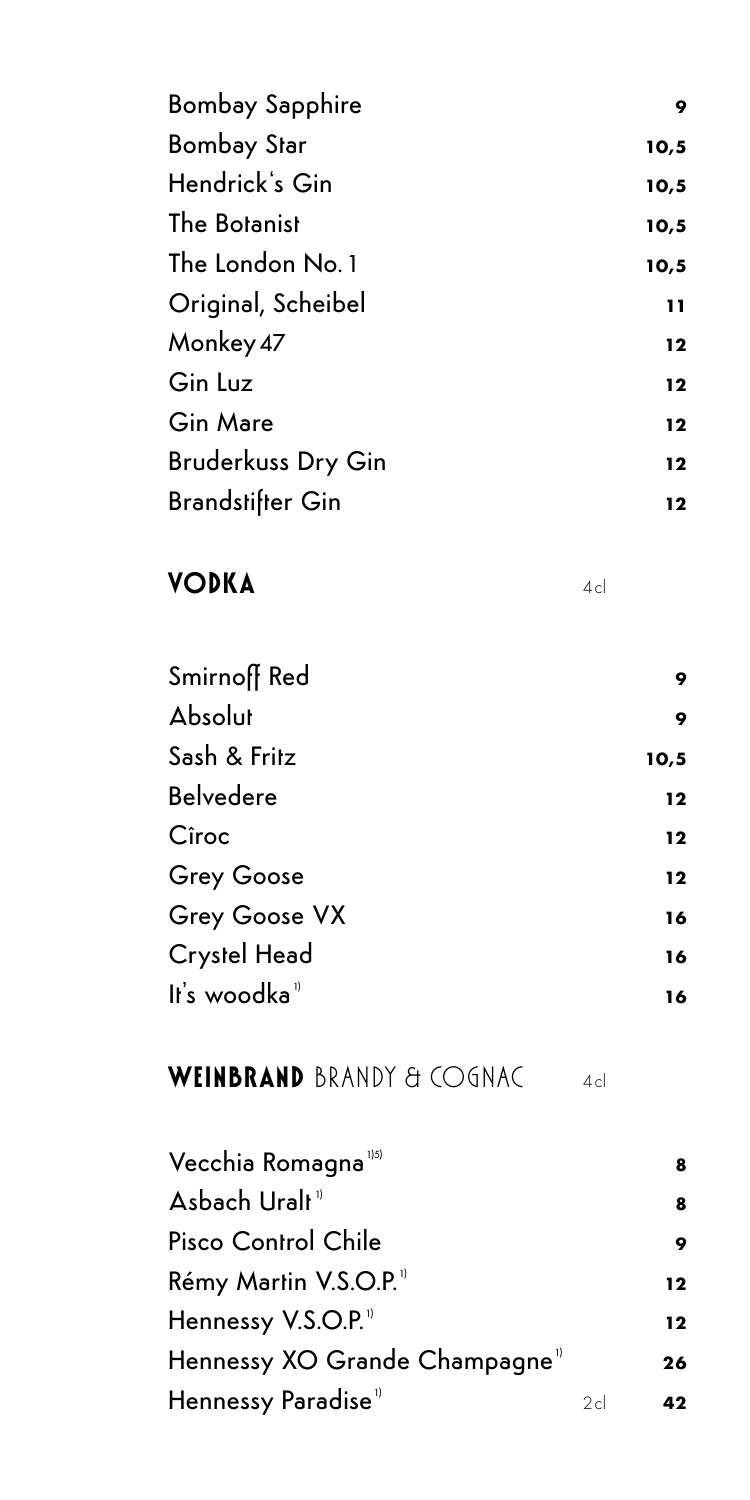### **RUM**  $4c$

| <b>Bacardi White</b>                   | 9               |
|----------------------------------------|-----------------|
| Bacardi Ron 8 Años <sup>11</sup>       | 11              |
| Havana Club 3 Years <sup>11</sup>      | 9               |
| Havana Club 7 Years <sup>11</sup>      | 11              |
| Myers's Rum"                           | $\overline{11}$ |
| <b>Botucal Rum</b>                     | 11              |
| Eminente Reserva 12"                   | 14              |
| Ron Zacapa Edición Negra <sup>11</sup> | 14              |
| Ron Zacapa Centenario XO <sup>11</sup> | 25              |
| Ron Vacilón 25 Years                   | 25              |

| <b>BITTER BITTERS</b> |  |  |
|-----------------------|--|--|
|                       |  |  |

Jägermeister Averna Ramazzotti Fernet-Branca I Menta Mampe´s Bittere Tropfen

# **LIKÖRE** LIQUEURS 4cl

| 9 |
|---|
| 9 |
| 9 |
| 9 |
|   |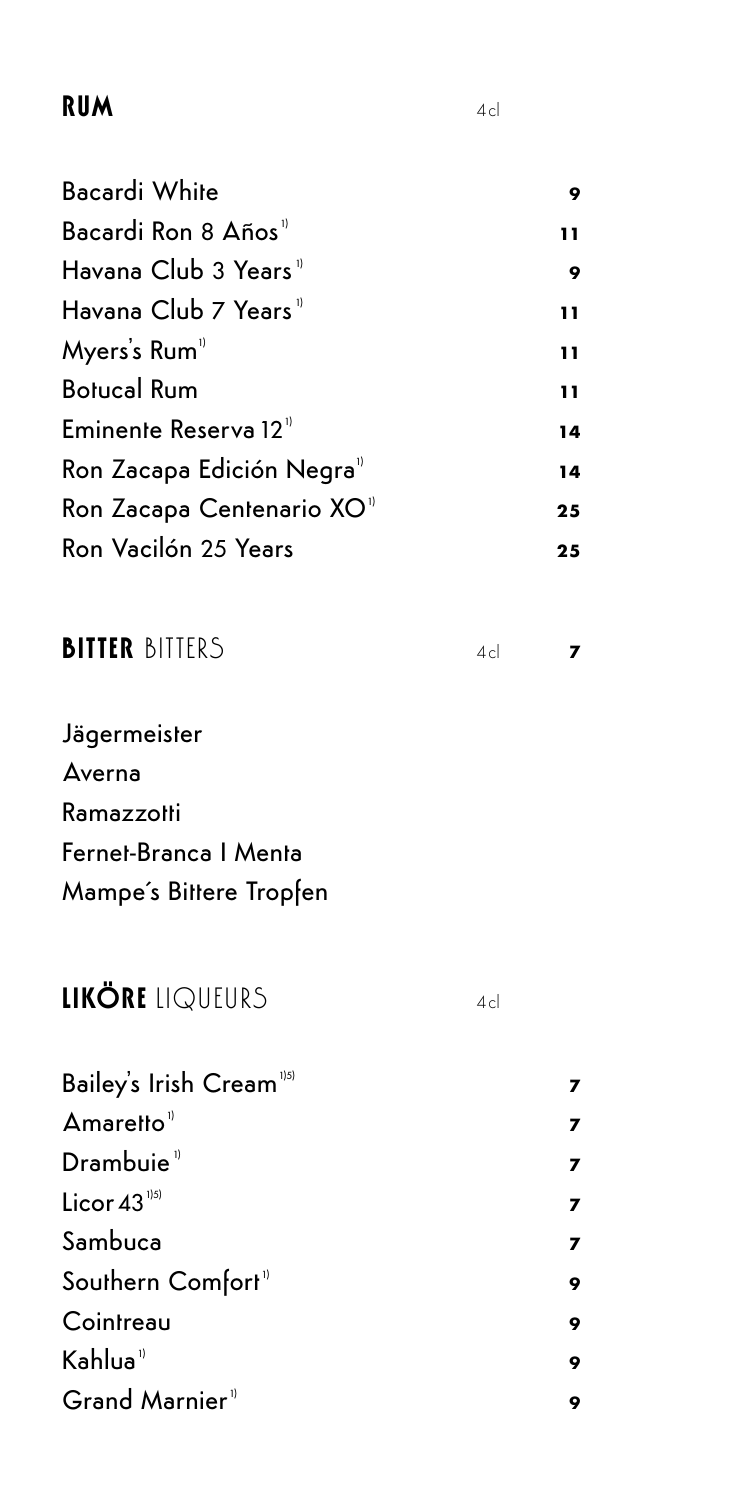# **OBSTBRÄNDE** FRUIT BRANDYS 4cl

| Grappa Cabeliere            | 8  |
|-----------------------------|----|
| Wilder Bergkirsch, Scheibel | 14 |
| Edel Williams, Scheibel     | 14 |
| Gelbe Bergpflaume, Scheibel | 14 |
| Acher-Kirsch, Scheibel      | 14 |

### **SPIRITUOSEN** SPIRITS 4cl

Ouzo12 **<sup>7</sup>**  $Pernod<sup>1</sup>$ **7** Sierra Tequila Silver<sup>5)</sup> | Gold<sup>5)</sup> **7** Linie Aquavit **<sup>8</sup>** Patrón Silver<sup>11</sup> **10** Patrón Añejo<sup>11</sup> **12** 

## **ALKOHOLFREIE GETRÄNKE**

NON-ALCOHOLIC DRINKS

| <b>Apollinaris</b> Sparkling Water           | 0,25<br>0,75 | 4<br>9 |
|----------------------------------------------|--------------|--------|
| <b>VIO Naturell</b> Still Water              | 0,25<br>0,75 | 4<br>9 |
| VIO bio Apfelsaftschorle<br>Apple Spritzer   | 0,31         | 4      |
| VIO bio Rhabarberschorle<br>Rhubarb Spritzer | 0.31         | 4      |
| Coca Cola <sup>117181</sup>                  | 0,331        | 4      |
| Coca Cola light <sup>117181101</sup>         | 0,331        | 4      |
| Coca Cola zero <sup>117181101</sup>          | 0,331        | 4      |
| Fanta <sup>1)7)8)</sup>                      | 0.331        | 4      |
| Sprite                                       | 0.331        | 4      |
|                                              |              |        |